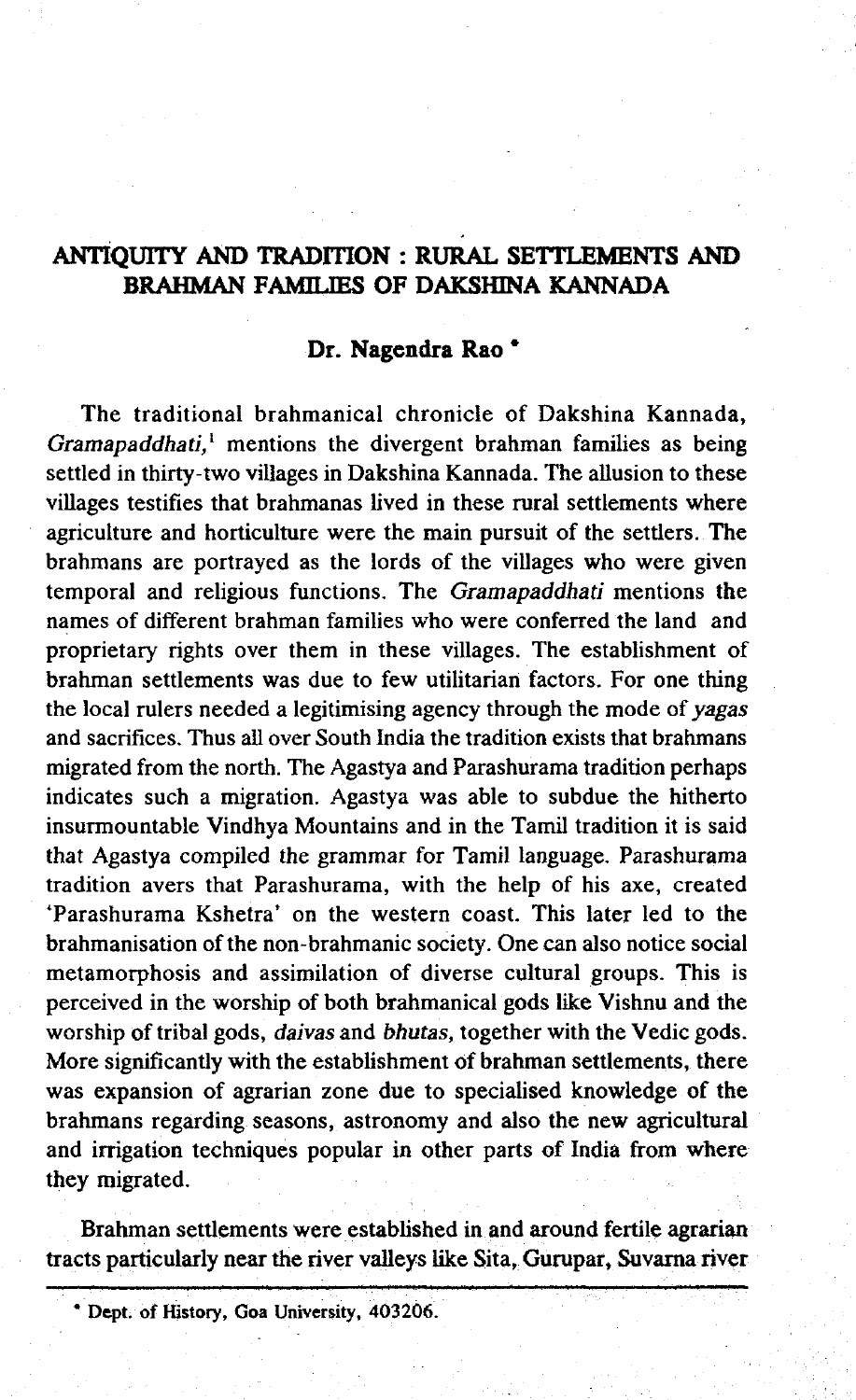## The Quarterly Journal of the Mythic Society

etc. Brahmans established themselves in the villages because only in a rural atmosphere they could have maintained their hegemony since the brahmanical literature condemned the urbanisation and the urban institutions, which made the people more revolutionary, rational and alien to *vamashrama dharma.* The brahmanical traditions inform us that the local rulers invited the brahmans to migrate and settle in the hitherto 'abrahmanya *desa'* {non-brahmanical country). The desire of the local rulers to bring brahmans from the north indicates the transition in the political structure. The brahmans played a significant role in the formation of the state. They communicated the ideology of the state to the common people. The land grants given to the brahmans not only helped in increasing agricultural production in the rural settlements, but without depending on military power it was possible for the state to maintain its control over the rural population.

### **Text and Tradition**

In the context of details found in *Gramapaddhati* we intend to put certain questions as to where these villages are actually located? What brahman families existed in these villages? What continuing traditions are found among these brahman families? Thus here we do the exercise of trying to answer some of these questions. The *Gramapaddhati* categorises the village into western *gramas* and eastern *gramas.* Invariably the western gramas are located on the coast while eastern *gramas* are in the more interior regions.

#### **Westers** *Gramas*

I. *Kandavara :* Known differently as Skandapura and Skanda *grama,* Kandavara is situated near Basrur in the Kundapur taluk. The association of this village with the worship of Skanda as its name suggests is supported by the existence of Ulluru Subrahmanya temple. The Udupas consider Skanda as their family deity. Usually all the brahmans with surname Udupa claim that they belong to Kandāvara. Vaidyas, a community specialised in the performance of *Naga Mandala,2* before travelling to other areas of South Kanara, worship this deity. To the south of the temple we have Hebbara *katte* and to the north of the temple there exists Udupara *katte.* According to tradition during car festival the main deity must visit these two places. Ulluru Subrahmanya temple has connections with Balekudru Matha,<sup>3</sup> which has its branch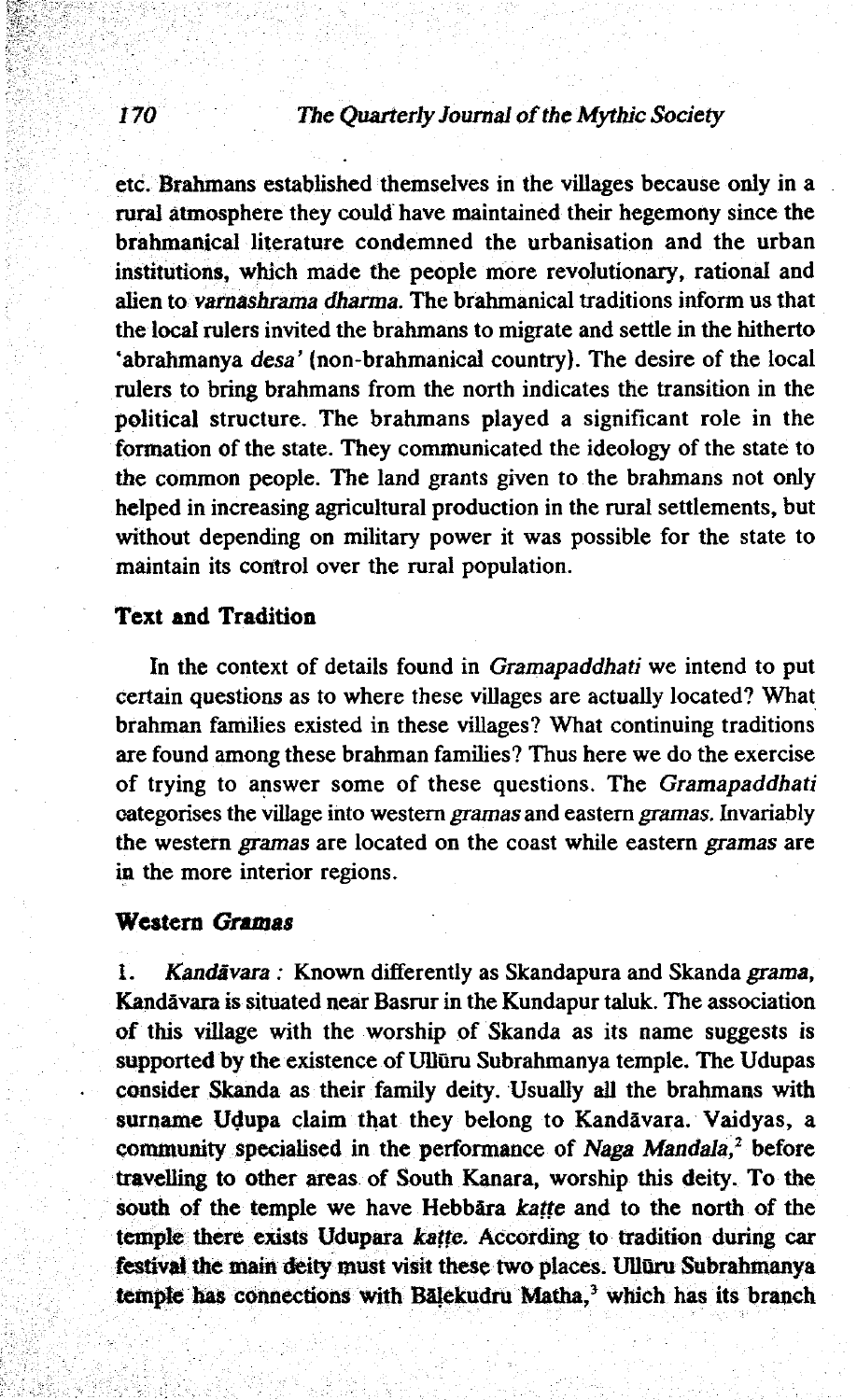called Huttur Matha at Kandavara. The antiquity of the village is further proved by discovery of nine inscriptions<sup>4</sup> from the precincts of Ulluru Subrahmanya temple. The inscription dating A.D. 1409 mentions the brahman families Udupas and Hebbaras. It also refers to an assembly of brahmans calles *grama hadinaru (16),* In the later period the brahmans of this village came be called Kandavara brahmans.<sup>5</sup>

2. *Kota :* This village is situated between Kundapura and Brahmavar in the Udupi taluk. *Gramapaddhati* mentions the brahman families like Tunga, Holla, Kāranta, Herala, Hande, Nāvada, Bāsari, Hebbara and Orala. These families are stated to have been distributed in the following *adhivasa* of Kota.6 Karatattu (Chirapadi) - Karanta; Parampalli - Hebbara and Holla; Karakadu (Karkada) - Navada; Haratattu - Mayya, Herala; Kotattu - Tunga; and Handattu - Basari, Hande.

Kota brahmans do not perform *puja* at Narasimha temple, Kota.7 Even now *puja* at Narasimha temple is performed by the Sivalli brahmans. Another feature of the Kota brahmans is that they consider God Narasimha as their *guru*.<sup>8</sup> They do not accept the hegemony of any Matha. The deity at Saligrama itself is called Guru Narasimha. Those brahman families who settled in Kota came to be known as Kota brahmans. These brahman families are mentioned in epigraphs starting from 13th century A.D. They had their self-governing institutions like *Mahajagattu,* which was constituted by *Gramanis, Jannis, Madhyastas* and *Bhattas.9* Another distinguishing feature of the Kota brahmans is that they believe in *poorva mimamsa,* which gives greater importance to study of Vedas and *grahasthashrama,* rather than *uttara mimamsa,* which believes in *sanyasahrama.10* One inscription dating A.D. 1476 refers to Kota village and families like Horala (Herala), Hola (Holla), Mayya, Henje (Hande) and Basari. This inscription also indicates that these families enjoyed property rights and it refers to Horala *gadi.*<sup>11</sup> Another inscription date A.D. 1587 refers to families like Karanta, Tunga and Alase. $12$ 

3. *Brahmavara:* This village is in Udupi taluk. Its different names are Brahmavara, Brahmapura, Brahmura, Purahali, Brahmora *grama.*13 D.C. Sircar believes that very word Brahmapura meant brahman settlement.<sup>14</sup> The different *adhivāsa* of Brahmavara are Chantāru, Matapadi, Herūru, Baik&\$, Varamabajli, Haradi, Handadi and Kumrago^u. The *agraharas* are situated in Ch&ntaru and Heruru. In the early times Brahmavara was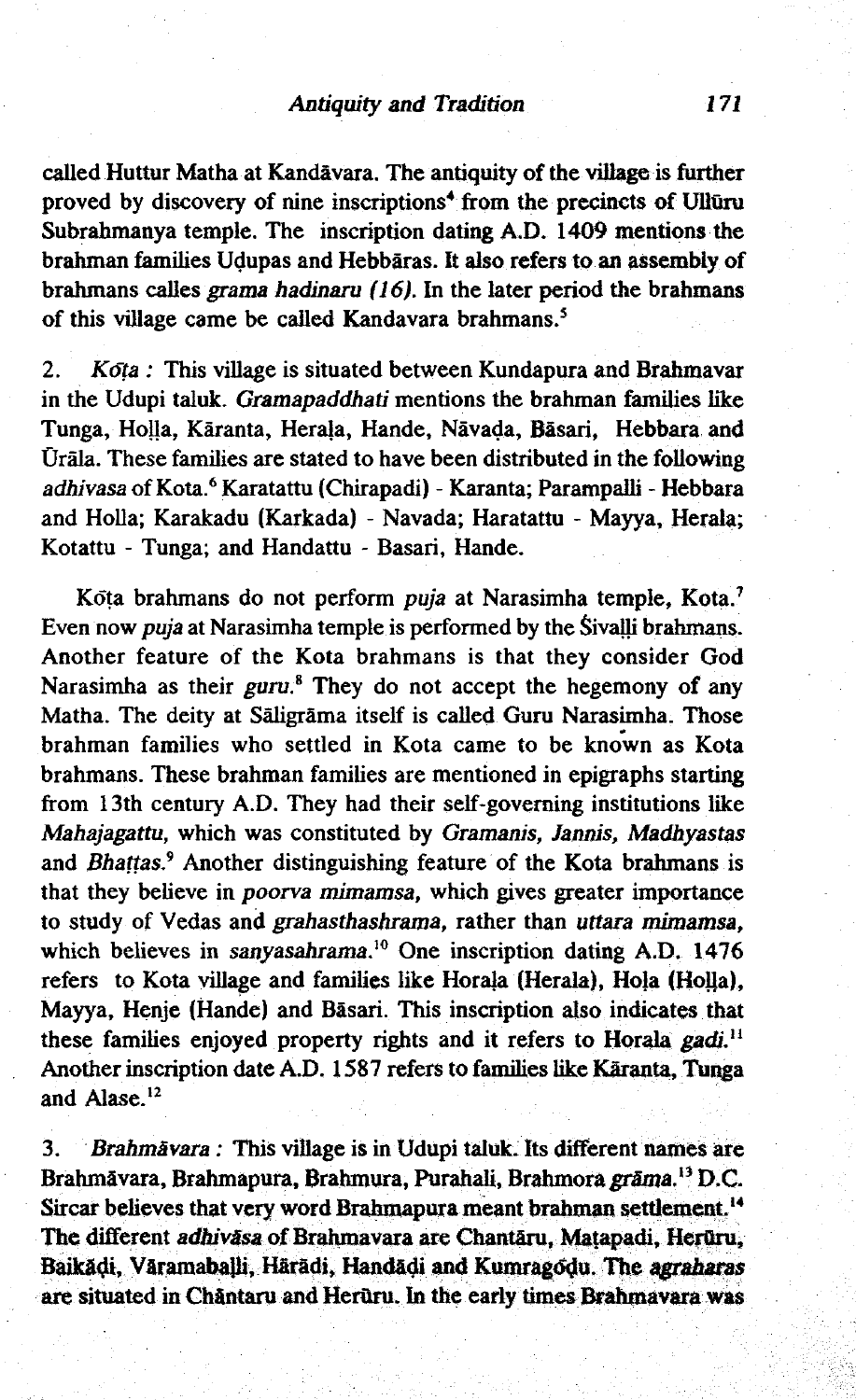divided into western and eastern parts. The western Brahmavara was under the control of the Varamballi family and eastern Brahmavara was under the control of the Ugrampalli family .The Varamballis were a prominent brahman family of Brahmavara. An Alupa inscription dated saka 1267 records the gift of some land by the King Kulashekharadeva Alupedradeva to Anna Grambaji of Brahmavara.15 An inscription found at Varamballi dated saka 133916 refers to Narana Aubhala Deva Varamba|li of Brahmura making land grants for the worship of the deity installed in the Arasanakere Matha. The Varamballis are considered to be the *gurus* of the Nairi community of Brahmavara.'7 There is also a tradition according to which the kings of Barkur gave *urambali* land grants, to the brahman family and they later became Varambali. The place where they settled came to be called by the same name.18 The Ungurapali family too figures in inscriptions. An inscription at Matapadi dated saka 133619 records the appointment by the king *uravar* (residents) of the villages, of Alugatu-Ungurapali as the tenant of some land in the village Ulluru or Ulluraya mentioned in *Gramapaddhati* are mentioned in the inscription dated A.D. 1403.20

4. *Varkadi* : This villages is situated four kilometers away from Sunkadakatte, Kasargod taluk, Kerala state. It is on the banks of the tributary of the Bangara Manjeshwara river. The antiquity of this area .may go back to several hundred years. Near the temple at an upper region there is a cave-like structure where some big earthenware pots were discovered. They are, in all probability, megalithic, and, therefore, may belong to early Iron Age, roughly corresponding to the turn of the Christian ear. The Kavu Subramanyesvara temple, the temple of the locality, is surrounded by the existence of brahman families, some whom are referred to in the *Gramapaddati.* Talettaya is among the more prominent among them. Peruvannaya are at the *pavitrapani* of the temple, who possess the right to manage its affairs. The Netrattaya family before becoming extinct adopted three more families, with the same family deity, who were settled in Varkādi, Kemminje and Kudupu.<sup>21</sup> There were kinship ties between brahman families of Kemminje and Varkādi.<sup>22</sup>

5. *Karavoor :* At present in Dakshina Kannada there is no place called Karavoor. However, on the basis of the family details mentioned in the *Gramapaddhati,* one can come to the conclusion that this village covered areas like Manjanādi, Ucchila, Talapādi, Madyar and Munnūru.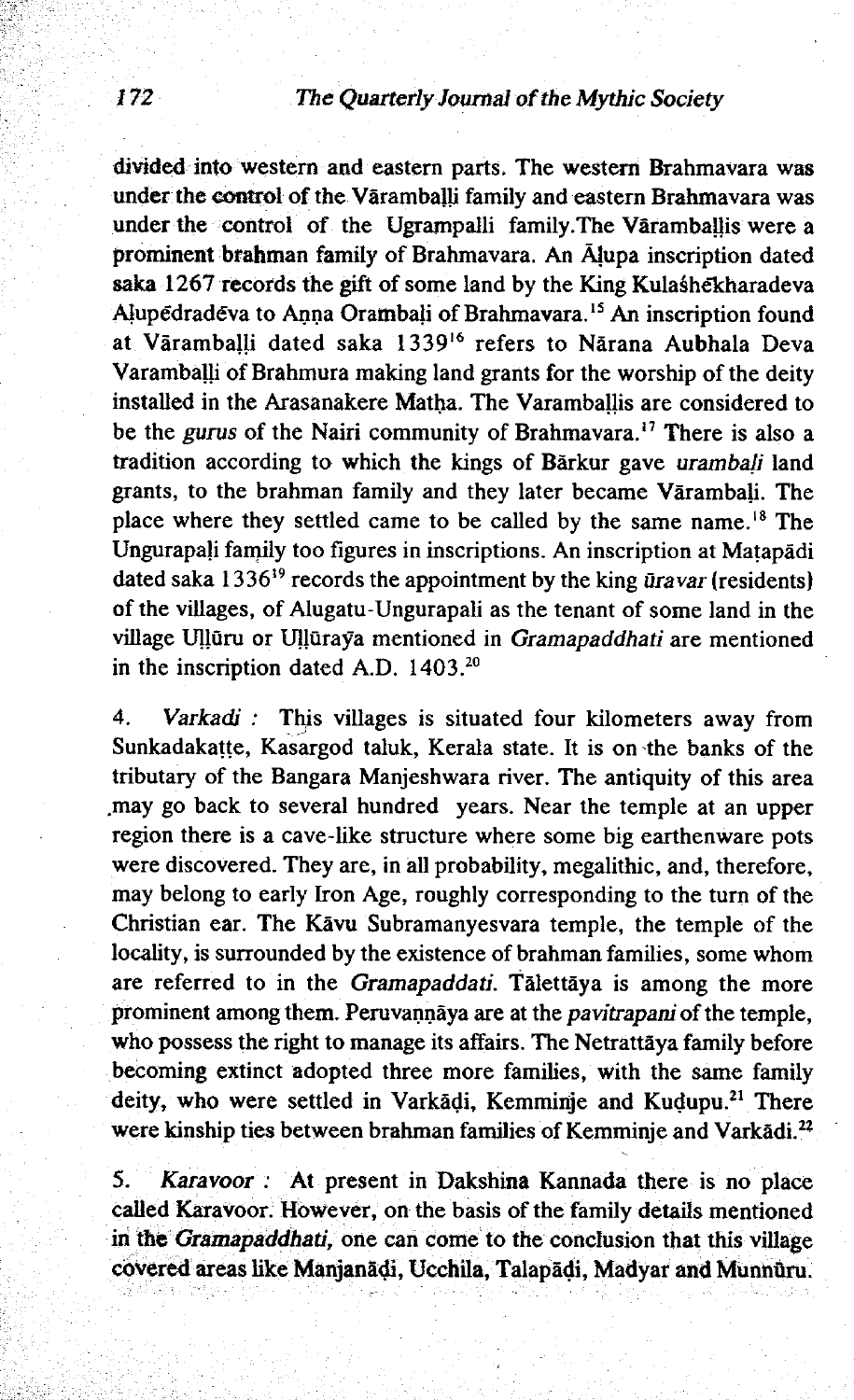There is reference to Karuru in the Sanskrit work *Bhavaprakashika,* which is dated circa 14th century A.D., which was written by Nārāyana Panditāchārya. This work refers to Vāsudeva (earlier name of Madhwacharya) crossing Netravati river and coming to Kutyadi Matha23 in Karevooru *grama.*<sup>24</sup> In Manjanadi there was the family of Manjanādittāya, which is now extinct. But they had adopted Munūraya who settled in the present Manjanadi village, who were given the designation of Ballalas. Another Ballala family Talepadittaya is now extinct. The family of Ichalantaya at Ucchila now have the designation Tantri.<sup>25</sup> These details suggest that the traditions of the brahman families have continued to exist even today.

6. *Padi:* This village is in Kasargod taluk, Kerala state. Some of the families mantioned in *Gramapaddhati* are now found in Barikkadi, Chapadi, Taudupadi, Mullampadi, and Kakkola. The brahman families who migrated from this place have settled in Pattilla and Pullūr in Kerala. Some families have settled in Nilesvara. Kamatatāya, now called Kamada, have settled in Barikkadi.<sup>26</sup> In a document of Edaneer Matha dated A.D. 1850 we find reference to some of the families mentioned in *Gramapaddhati.21* It refers to Kamada of Barikkadi, Kunikullaya, Kakkilaya and Ballullaya.

In *Madhwa Vijaya*, Pādi has been sanskritised as Vāta.<sup>28</sup> The Pādi village consists of *adhivasas* like Muttutodi, Padi and Chengala. It is also called Padipadippare which means the place where justice is given. It was under the control of the Mayippadi kings who had their palace at Mogral. The women of the Mayippadi household were married to the male of any one of the following eight Sivalli brahman families : 1. Irnirāya 2. Kakkillāya 3. Kunikuļļāya 4. Kotekunjattāya 5. Tombalantodittāya 6. Baipadittāya 7. Pijettāya and 8. Baļļuļļāya.<sup>29</sup> This shows the matrimonial alliance between those who claim ksatriya caste status and the above brahman families in the *sambandham* style typical of Kerala. The house of Mayippadi follows the matrimonial system of inheritance. The male members generally marry into the Nayar community.<sup>30</sup>

7. *Mogral:* It is situated five kilometers away from Kumbale, Kasargod taluk. Anantpur Tulu inscription belonging to 15th century A.D.,<sup>31</sup> which is concerned with land grant to the temple, mentions the village Mogral. Some of the brahman families mentioned in Gramapaddhati lived in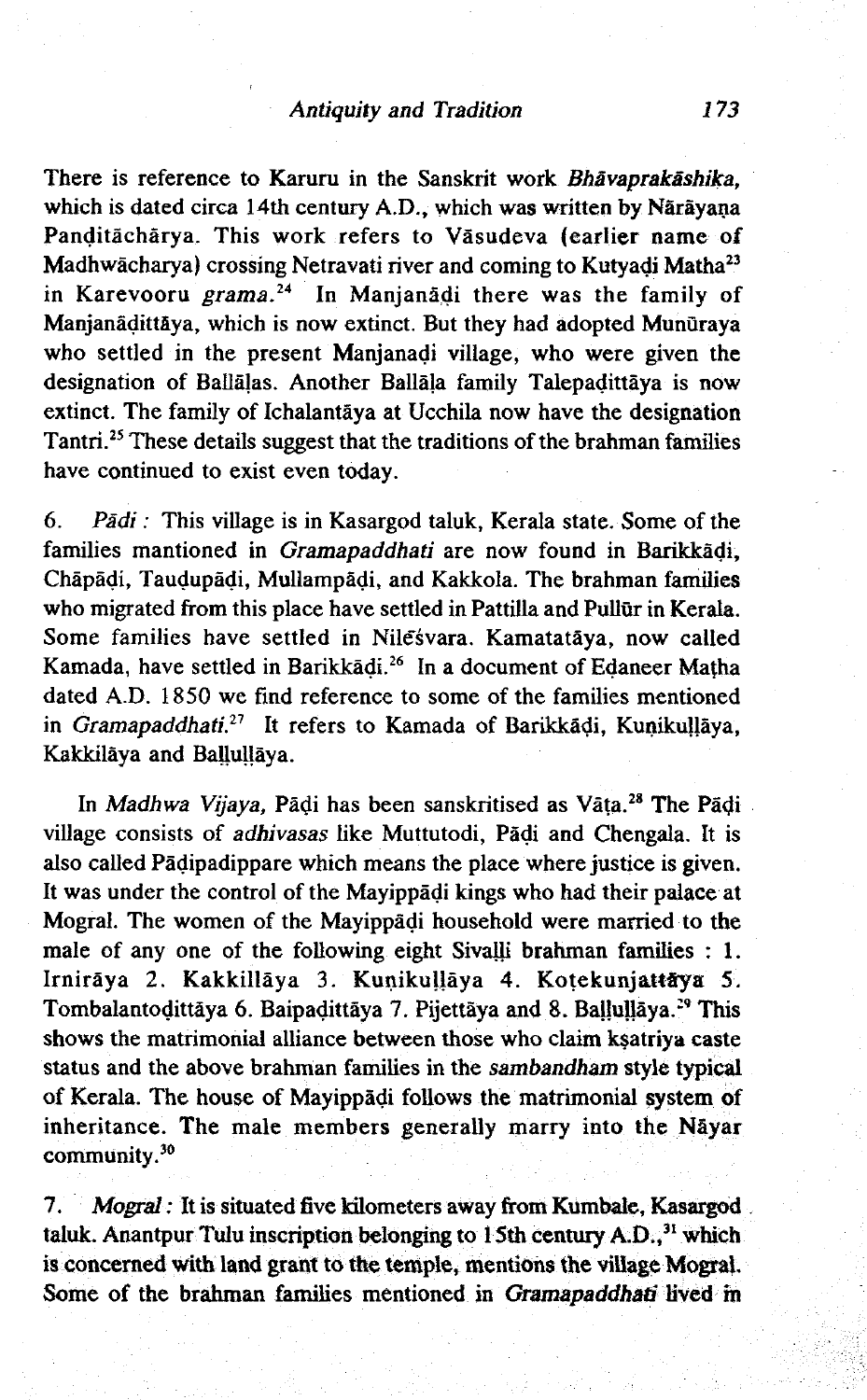divided into western and eastern parts. The western Brahmavara was under the control of the Vāramballi family and eastern Brahmavara was under the control of the Ugrampalli family. The Vāramballis were a prominent brahman family of Brahmavara. An Ajupa inscription dated saka 1267 records the gift of some land by the King Kulashekharadeva Alupedradeva to Anna Orambali of Brahmavara.15 An inscription found at Varamballi dated saka 133916 refers to Narana Aubhala Deva Varamballi of Brahmura making land grants for the worship of the deity installed in the Arasanakere Matha. The Varamballis are considered to be the *gurus* of the Nairi community of Brahmavara.17 There is also a tradition according to which the kings of Barkur gave *urambali* land grants, to the brahman family and they later became Vārambali. The place where they settled came to be called by the same name.18 The Ungurapali family too figures in inscriptions. An inscription at Matapadi dated saka 13 3619 records the appointment by the king *uravar* (residents) of the villages, of Alugatu-Ungurapali as the tenant of some land in the village Ullūru or Ullūraya mentioned in *Gramapaddhati* are mentioned in the inscription dated A.D. 1403.<sup>20</sup>

4. *Varkadi :* This villages is situated four kilometers away from Sunkadakatte, Kasargod taluk, Kerala state. It is on the banks of the tributary of the Bangara Manjeshwara river. The antiquity of this area may go back to several hundred years. Near the temple at an upper region there is a cave-like structure where some big earthenware pots were discovered. They are, in all probability, megalithic, and, therefore, may belong to early Iron Age, roughly corresponding to the turn of the Christian ear. The Kavu Subramanyesvara temple, the temple of the locality, is surrounded by the existence of brahman families, some whom are referred to in the *Gramapaddati.* Talettaya is among the more prominent among them. Peruvannaya are at the *pavitrapani* of the temple, who possess the right to manage its affairs. The Netrattaya family before becoming extinct adopted three more families, with the same family deity, who were settled in Varkādi, Kemminje and Kudupu.<sup>21</sup> There were kinship ties between brahman families of Kemminje and Varkadi.22

5. *Karavoor :* At present in Dakshina Kannada there is no place called Karavoor. However, on the basis of the family details mentioned in the *Gramapaddhati,* one can come to the conclusion that this village covered areas like Manjanadi, Ucchila, Talapadi, Madyar and Munnflru.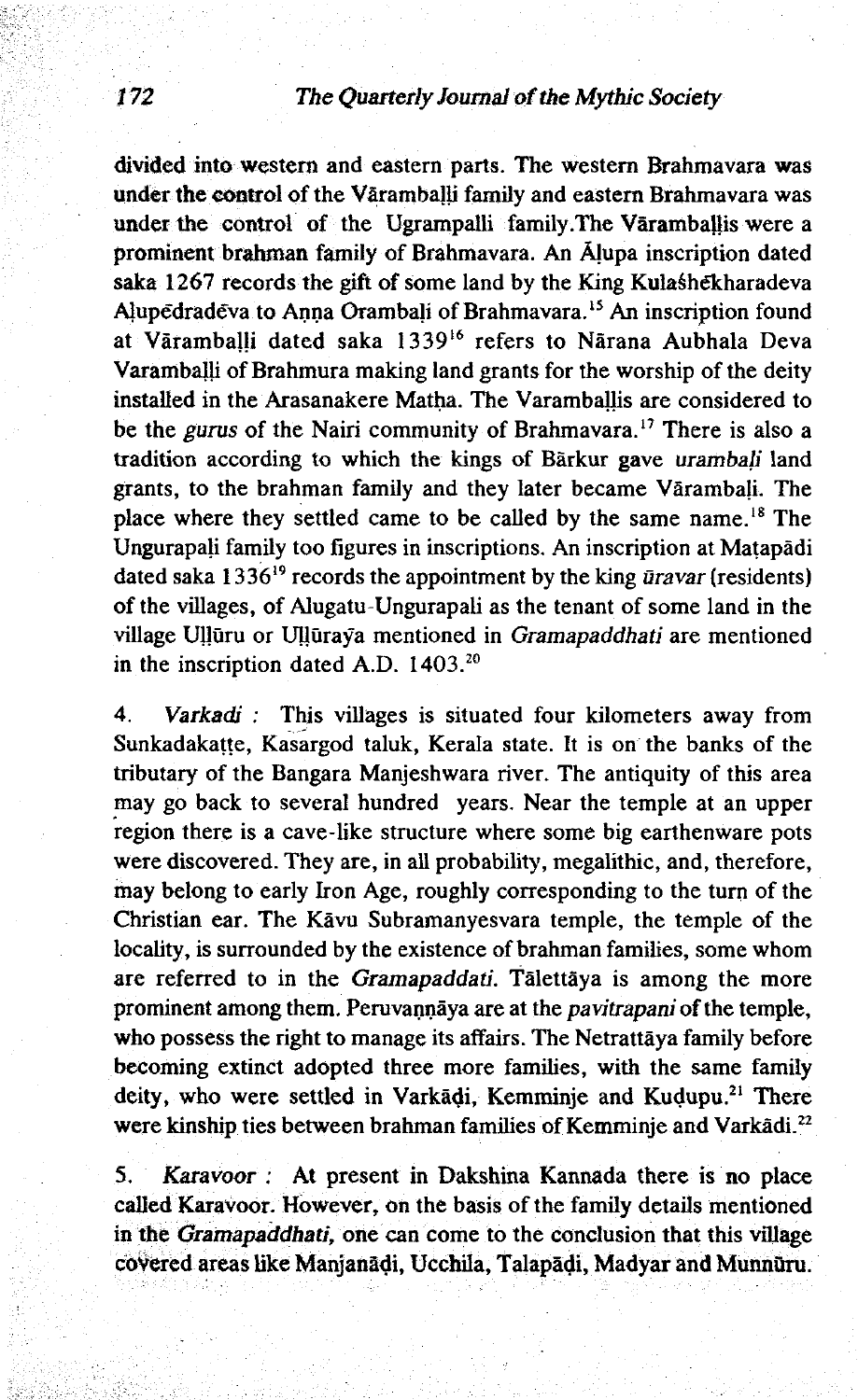There is reference to Karuru in the Sanskrit work *Bhavaprak&shika,* which is dated circa 14th century A.D., which was written by Nārāyana Panditacharya. This work refers to Vasudeva (earlier name of Madhwācharya) crossing Netravati river and coming to Kutyadi Matha<sup>23</sup> in Karevooru *grama.1\** In Manjanadi there was the family of Manjanāḍittāya, which is now extinct. But they had adopted Munūraya who settled in the present Manjanadi village, who were given the designation of Ballāļas. Another Ballāļa family Talepadittāya is now extinct. The family of Ichalantaya at Ucchila now have the designation Tantri.<sup>25</sup> These details suggest that the traditions of the brahman families have continued to exist even today.

6. *Padi:* This village is in Kasargod taluk, Kerala state. Some of the families mantioned in *Gramapaddhati* are now found in Barikkadi, Chapadi, Taudupadi, Mullampadi, and Kakkola. The brahman families who migrated from this place have settled in Pattilla and Pullur in Kerala. Some families have settled in Nilesvara. Kamatatāya, now called Kamada, have settled in Barikkadi.26 In a document of Edaneer Matha dated A,D. 1850 we find reference to some of the families mentioned in *Gramapaddhati.21* It refers to Kamada of Barikkadi, Kunikullaya, Kakkilāya and Ballullāya.

In *Madhwa Vijaya,* Padi has been sanskritised as Vata.28 The Padi village consists of *adhivasas* like Muttutodi, Padi and Chengala. It is also called Padipadippare which means the place where justice is given. It was under the control of the Mayippadi kings who had their palace at Mogral. The women of the Mayippadi household were married to the male of any one of the following eight Sivalli brahman families : 1. Irnirāya 2. Kakkillāya 3. Kunikuļļāya 4. Kotekunjattāya 5. Tombalantodittāya 6. Baipadittāya 7. Pijettāya and 8. Ballullāya.<sup>39</sup> This shows the matrimonial alliance between those who claim ksatriya caste status and the above brahman families in the *sambandham* style typical of Kerala. The house of Mayippadi follows the matrimonial system of inheritance. The male members generally marry into the Nayar community.30

7. *Mogral:* It is situated five kilometers away from Kumbale, Kasargod taluk. Anantpur Tulu inscription belonging to 15th century A.D.,<sup>31</sup> which is concerned with land grant to the temple, mentions the village Mogral. Some of the brahman families mentioned in *Gramapaddhati* lived m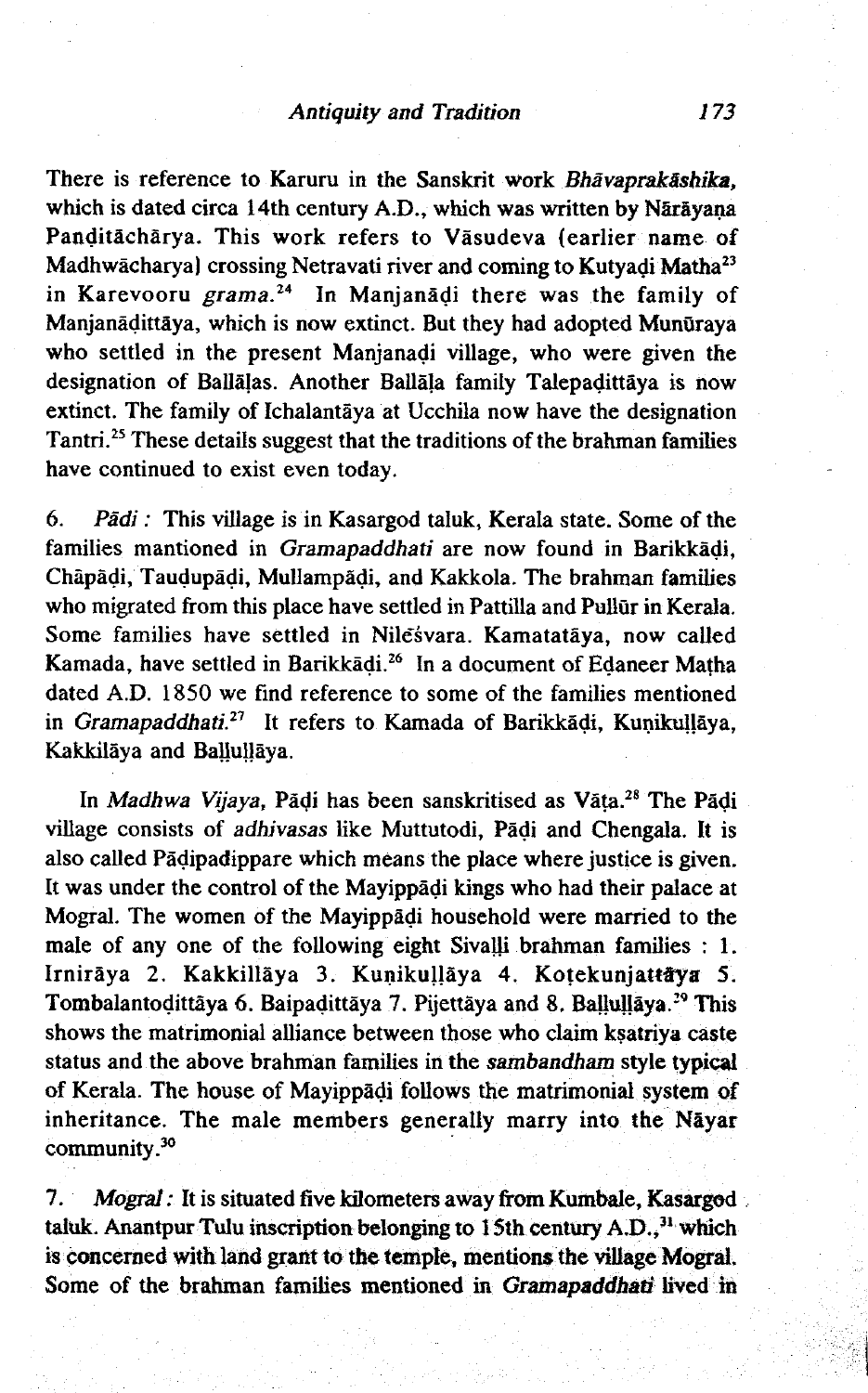Mogral. Kottekunjittaya lived in Mogral. The family of Ijalampadttaya has its branches in Bela, Arikkadi, Mantappadi and Kiduru. This family even today has connections with the Mahalingeshwara temple, Nayikkapu.

8. *Kudalu :* It is situated near Mogral, Kasargod taluk. The brahman family of Kotakunjettāya had connections with Mayippadi royal. Dekunjittāya family is living in Kasargod. Deranjattāyas are in Kanhangad, Kerala state. Pudunkolattaya are in Nileshwara. Pijettayas are still living in Kudalu and they have maintained the earlier tradition. The Pijettāyas are now called Kavu Patteri, which in Malayalam means Pandita. In *Madhwa Vijaya* Kudalu is referred to as Kudu and Kudil (Amaralaya).32 In Kudalu Madhwacharya defeated Trivikrama Panditacharya who accepted the Madhwa philosophy. In *Madhwa Vijaya* Pijettaya are referred as Likujanvayodbhava. Trivikrama Panditacharya belonged to this family.<sup>33</sup> The house of Pijettāya enshrines an image of Lakshmi Narayana which is supposed to have been given by Madhwāchārya to this family.<sup>34</sup>

9. *Mittanadu :* The present name Mittanadu is Ubrangala, Kasargod taluk. But the brahman families mentioned in *Gramapaddhati* like Nujittaya, Saralaya and others are not found in this village at present. Now Nujittayas live in Ramakunja, Puttur taluk.

10. *Tenekala :* This author identified this village with the present Talekala near Manjeshwara in the Kasargod taluk. According to the local people here in the past there existed a family of Mittantaya, who now live elsewhere. The only brahman family living in this place are Permudannaya and they too had migrated from Permuda near Katil.

11. *Simanturu :* This village is located near Mulki, Mangalore taluk. The families mentioned in *Gramapaddhati,* Simanturaya, Shibaruraya and Muchyantaya live in and around Simantūru. All the brahman families of Simantūru who lived in the past belonged to the Kāsyapa gotra and many brahman families belonging to Kafyapa gotra in Dakshina Kannada trace their origin to Simanturu. Hence the brahmans of this village have maintained their earlier traditions and remember their previous connections with the village. The brahmans in this region had become prominet land lord by 13th century and they were patronised by the local kings.<sup>35</sup>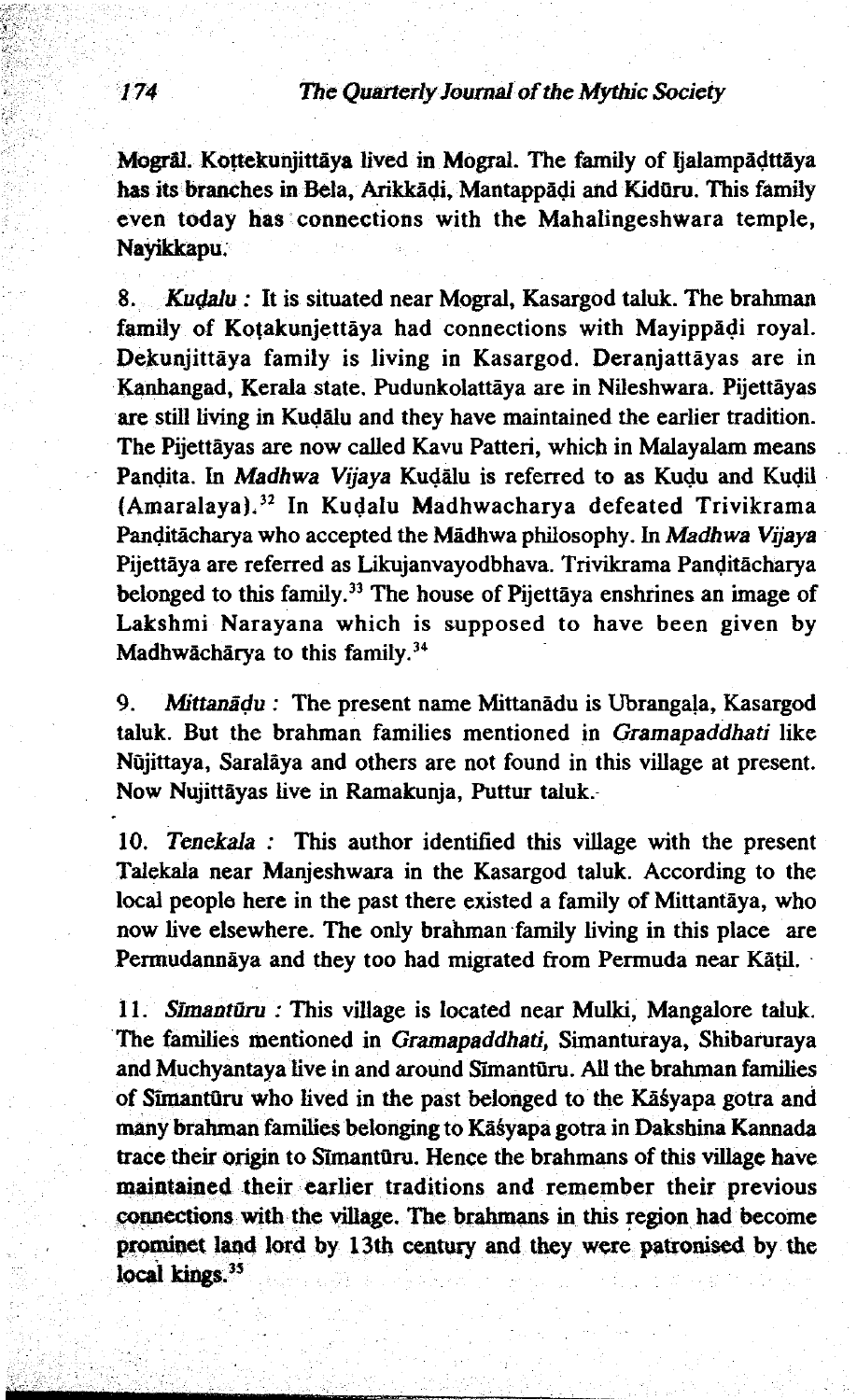12. *Märane* : This author could not clearly identify Märane. In fact there are two, one in Udupi taluk and the other in Karakal taluk. However, Poyyataya family mentioned in *Graumpaddhati* are found in Kanantūru and for several generations they have been worshipping *bhūta* called Todakukkinär or Vaidvanätha Swämi.<sup>36</sup>

13. *Kolavinadu :* It is found near Manchi, Bantwal taluk.<sup>37</sup> Brahman families lived in Saletore, Sullya, Manchi and Mankude. The Gopalakrishna temple of Manchi has connections with Kavu Subrahmanyeshwaea temple, Varkadi. The Mahadeva temple is owned by Sullyannävas.

14. *Nīlāvara : Nīlāvara*, which is also called Nīruvāra is in the Udupi taluk. We find traditional account of Nilavara and brahman settlements in *Nilavara Ksetra Mahatme,* which is considered as the part of *Skanda Purana?*8 It mentions Kalluraya as *agnihotri.* It also mentions other brahman families like Edabetttaya, Padetaya, Tumbikallaya, Kakrataya and Hebbarataya. This work states that nobody in this *grama* goes against the wishes of these eight families. It also mentions that the family of Madyastha had come from outside and that he was originally an Udupa. Since he interfered in the quarrel among the eight families regarding the ownership of the temple, he was named Madyastha and was made to settle in Nilavara. However from the Tamil documents in the Chola country, the impression that we get is that the Madyastha was not an arbitrator, but that he was a secretary to the *sabha*.<sup>39</sup> It is possible that in the context of the Tulu country, too, this was the case. Inscriptinal evidence is also available regarding the village Nilavara and some of the brahman families. As early as A.D. 1259 an inscription aludes to Nilavara.40 The fact that Nilavara was an important brahman settlement is proved by the reference to three hundred *Mahajans* of Niruvara in the above inscription. The Mahisa Mardini temple at Nilavara has yielded six inscriptions. One of them refers to the village assembly called *Jagattu Munnūru.*<sup>41</sup> Another inscription belonging to A.D. 1451 refers to Kalukura (Kalluraya) in Niruvara *grama.42* The existence of place name *bhattara bettu* (abode of brahmans) in Nilavara indicates that Nilavara was a brahman settlement in the historic times.

15. *Sivalli:* This village is situated in Udupi taluk. We have discussed about the significance of this village somewhere else.<sup>43</sup>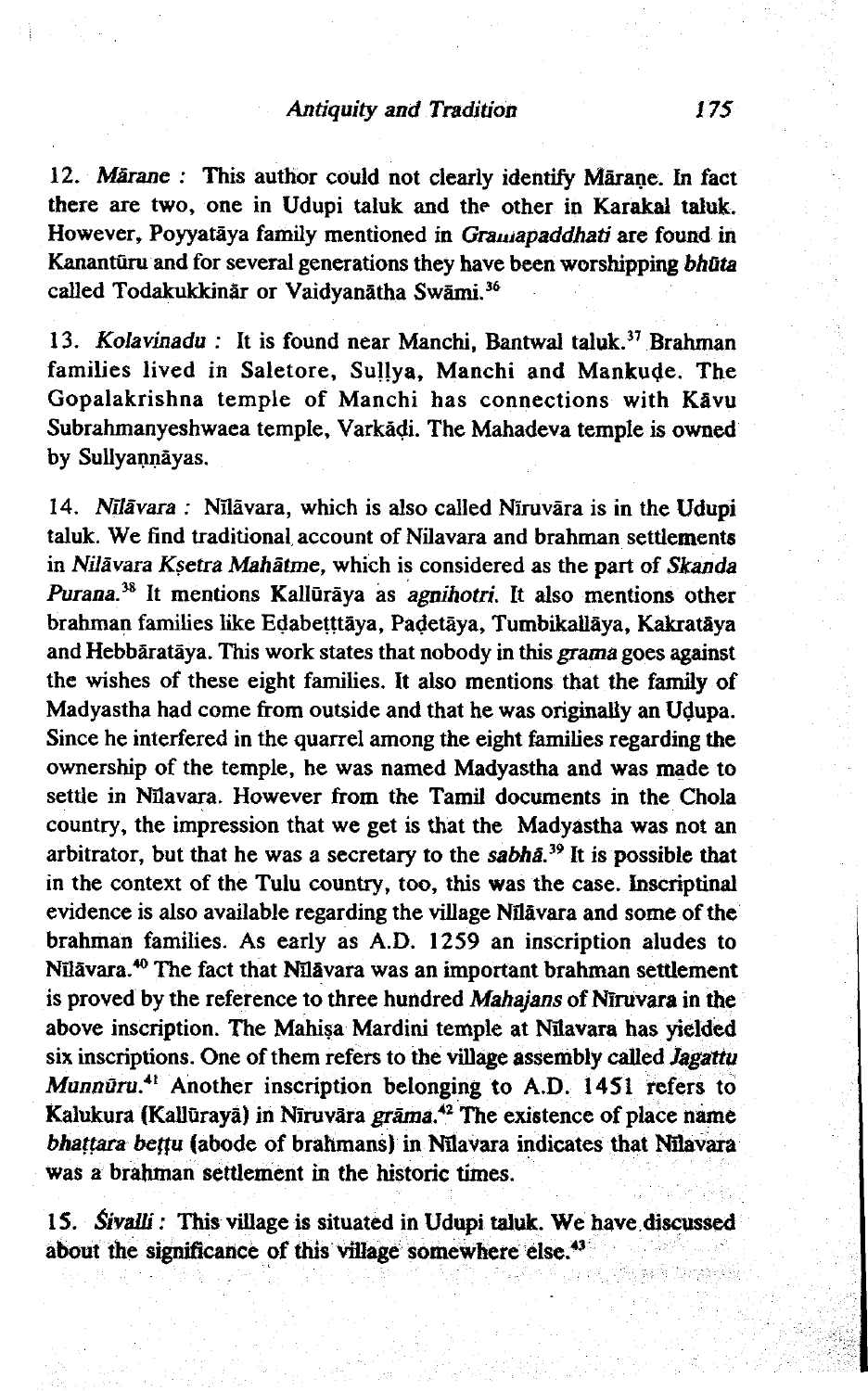16. *Nlrumarga :* Nfrumarga is in Mangalore taluk. According to Ganapati Rao Aigal, there were Ballals in Nīrumarga.<sup>44</sup> In Nīrumarga we find even today the existence of brahman families like Kambarannaya and Kannarannaya. The place where Kambarannaya family is living is called *bhattarakodi,* which indicates that this area, during the earlier times, was inhabited by brahmans. The house of Kannarannaya family is known as Bolamaraguttu where we find the existence of Jarantaya daiva. There is a tradition that this house previously belonged to the Jains who suffered from leprosy disease, which was cured by the brahmans who were rewarded with this house. The Kannarannayas are expected to perform the rituals relating Jarantaya daiva. The Iravattayas claim origin from Nīrumārga village.<sup>45</sup>

#### **Eastern** *gramas*

1. *Sripadi :* Sripadi is in Bantwal taluk. Now it is known as Ajjibettu. During historical times it included Ajjibettu and Punjalakatte. In Sripadi there existed brahman families like Baipadittaya, Pangannaya, Kunhimannaya, Kavudampadittaya, Artadittaya and Sripadittaya.46 Kunhimannayas are now known as Kunhannaya and are the *povitrapani* for all temples in Sripadi. Regarding the Pangannayas there is a tradition that they came from Pangala near Udupi. In a document dated c. 1800 A.D.47 we find reference to Pangannayas in Sripadi. The Pangannayas are attached to Nadvantadi Matha. They are expected to give one *mude* rice to Sode Matha to meet expenses. There is a tradition that Atradittaya went to Badakkila and became Badekillaya.<sup>48</sup>

2. *Vodila:* Vodila is in Belthangadi taluk. According to Ganapati Rao Aigal Vodila was under the rule of Kāliya Baļļala.<sup>49</sup> At present we see here Kermunnaya and Ammunnaya. The Kermunnaya own a temple at Padangadi called Vodil temple with its deity Isvara. This family subscribes to Subrahmanya Matha. Ammunnaya and Kudrettaya belong to the same family. At Vodil if the Ammunnayas committed any mistake, they can be questioned only by brahmans of Sripadi and not others. Ammunnayas belong to Sode Matha. In reality, they did not possess the right to wear *mudra* (a Madhwa symbol) and this they obtained by paying money to the Matha.<sup>50</sup>

3. Nāļa : This village is in Belthangadi taluk. The brahman families found here are Sampagettayas who came from Karandūru and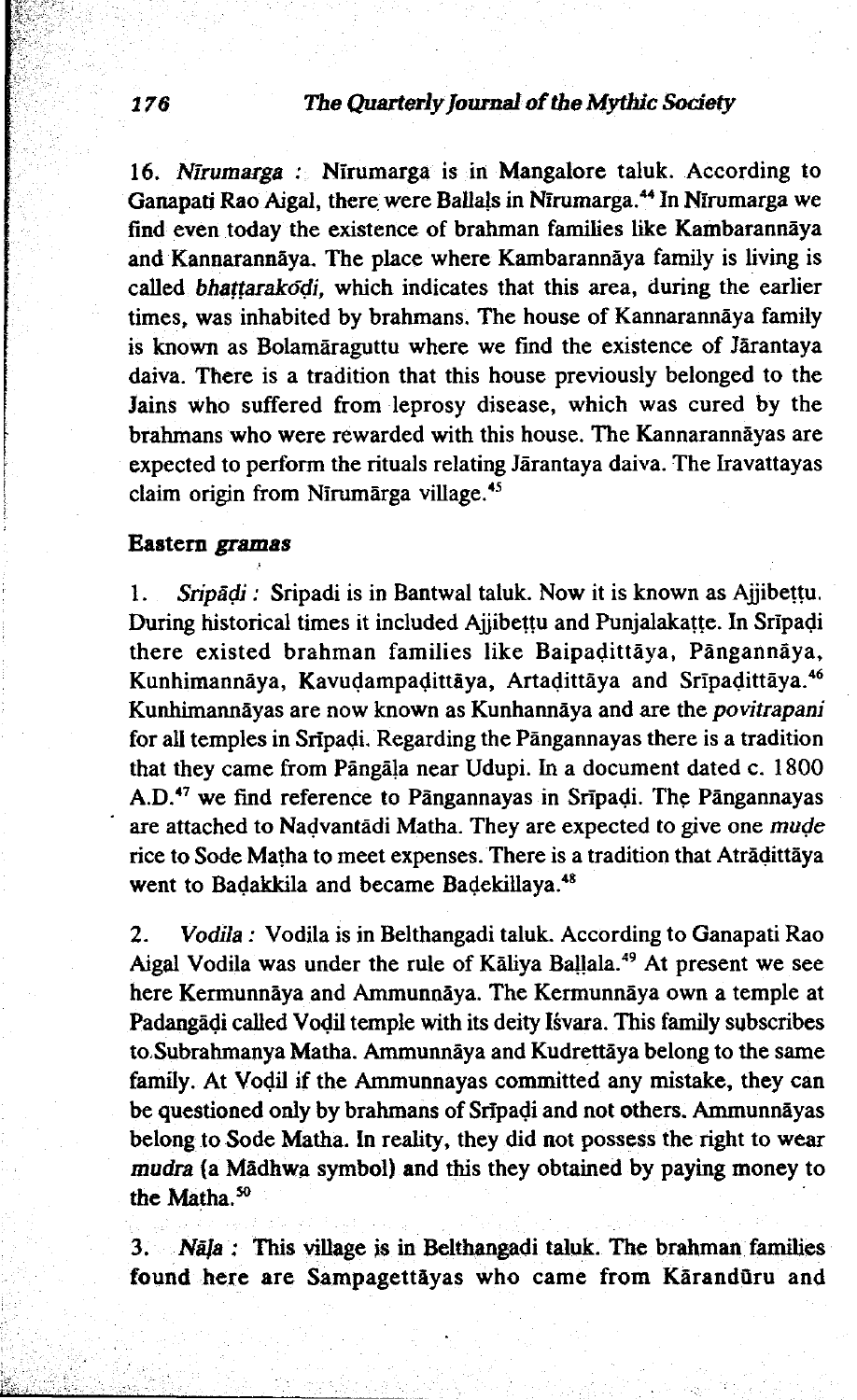Banginnayas, who came from Subrahmanya. ,

4. *Kareya:* Now known as Karaya, is situated in Belthangadi taluk, three kilometers away from Uppinangadi. Karaya was under the rule of Bangadi Ballalas.<sup>51</sup> It is believed that in the early times this region was a Virasaiva settlement.<sup>52</sup> The brahman families who live here now are curiously not mentioned in *Gramapaddhati* as living in this village. Now here we find Kuddannāya, Vailāya, Kedilāya and Nürittāya. The Vailāyas brought Durgaparameswari from Kollur and hence now they are not allowed to go to Kollūr.<sup>53</sup> Kuddannāyas were the hereditary Patels of the village and it is claimed that they were living in this village at least from 16th-17th century.54

5. *Ujire :* This village is in Belthangadi taluk. In *Madhwa Vijaya,* Ujire is referred as Ujirya.<sup>55</sup> The original place of Kakrannāyas may be Kakke. They came and settled in Kuduma and they became Kudumattāya. At present we see Kakrannayas in Bandāru near Karāya.<sup>56</sup> The Aramanettāya family had the right to worship in Anantasayana, Trivandrum. Mudannaya and Paduvannaya are considered as branches of Aramanettaya family.57 Ujire is very near to Dharmasthala, a place of religious significance. The Kaifiyats, the record of villages kept by Shanbhogs of the villages,give a list of traditional legends regarding Kuduma.<sup>58</sup> At present there are several Sivalli families in Dharmasthala.

6. *Karanduru :* It is in Belthangadi taluk. Sampagettaya was the prominent brahman family here. The deity here is Annapurneswari, which has connections with the family of Sampagettaya. Another temple is Visnumurthi temple, which belongs to Sampagettäya, who have connections with Nagabrahma temple, which is managed by Mucchinnäyas.<sup>59</sup>

7. *Kavala :* It is near present Karinja, Bantwal taluk. According to Ganapati Rao Aigal, Kāvala was under the rule of Ijjetottu Ballala.<sup>60</sup> At Karinjeswara temple Peradatayas are *pavitrapani.* The places in Kavala are Kavala Muduru, Kavala Paduru Devasya Muduru and Devasya Padūru. There is a tradition that in the earlier period, there existed a I&hwara temple here and later Madhwacharya came and established Mahisasuru Mardini temple. Earlier there existed the family of Alampurittayas, who are now extinct. The families like Peradataya, Mucchinnāya and Yelachittāya were considered as *grāmanis*. They still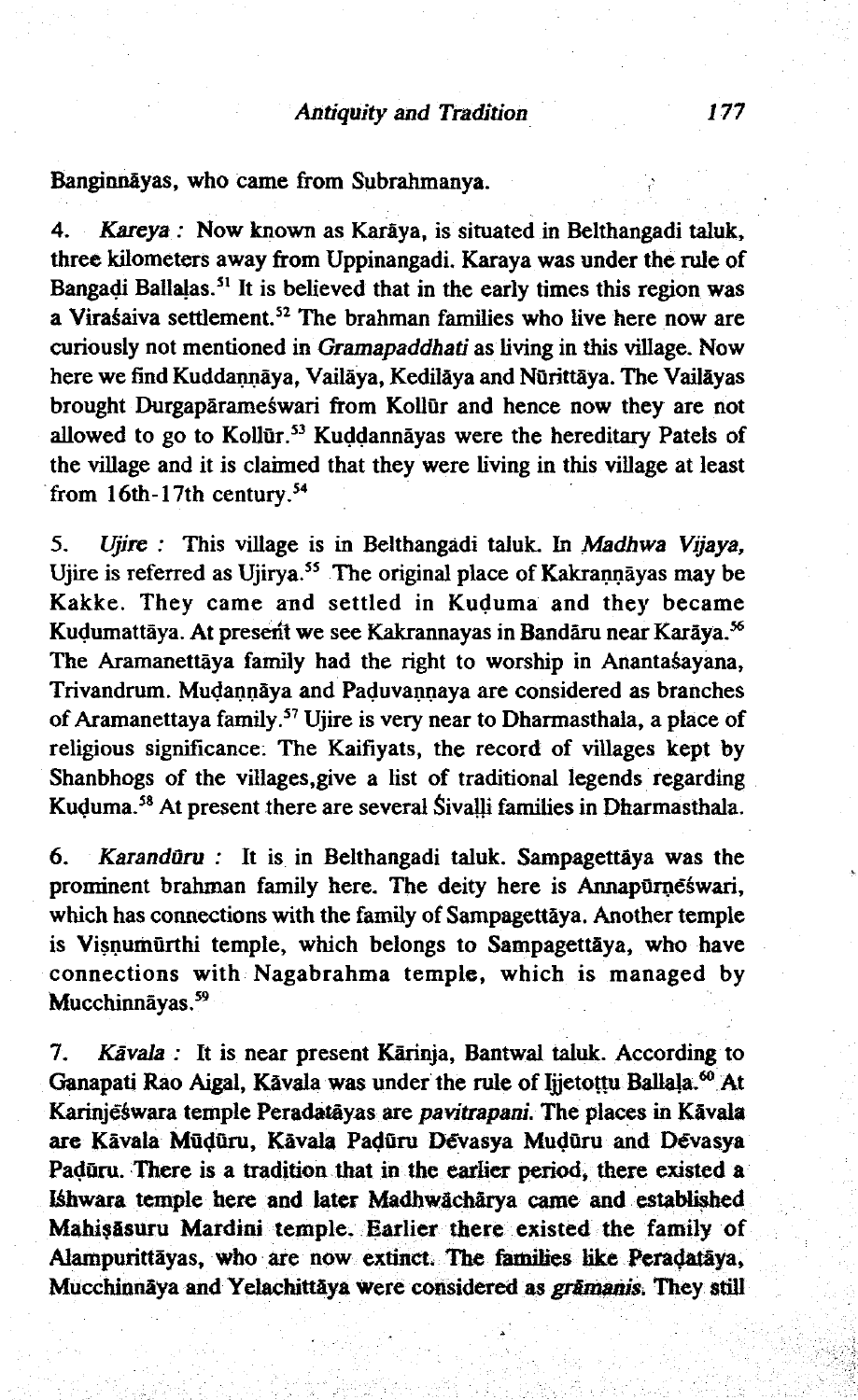live at Kävala. The families, which migrated to village, are Shibarūraya, Kekunnaya, Baipadttaya, Nadvantillaya, Latturaya and Kermunnaya.

8. *Kunhimarga :* At present there is no village called Kunhimarga. It is posible that it has changed its name beyond recognition in the course of time. But on the basis of brahman family names mentioned in *Gramapaddhati* one may suggest the Kunhimarga existed in the area around present Kuraya Bandaru. Now in Kuraya Bandaru we find Koranginaya and Kakrannaya.

9. *Kokkada :* Kokkada is near Uppinangadi. The name of the village is rendered in Sanskrit as Kukkatapura.<sup>61</sup> Since it is situated on an elevated area it was called Kokkada. It is said that Madhwacharya visited this place.<sup>62</sup> It is said that before the arrival of Madhwācharya, there existed Divakara Muni, who later became famous as Lilasuka. He went to Anantapura temple, Trivandrum and after his death his descendants, Tulu brahmans from Kokkada, were requested to come to Trivandrum for worship.<sup>63</sup> Even today we find several Shivalli brahman families in Ananrasayana temple in Trivandrum, Kerala state. The family of Banillayas are now called Baltillayas and now they live in Upparu and Kokkada. The Yadapaditaya, Sabaraya, Uparanna and Toditillaya are in Kokkada, Nelyadi, Aladka and Belalu respectively. We find the existence of migrated brahman families like Punchittaya, Jogittaya, Parvattaya, · Kedilaya, Yedapaditaya in villages in the neighbourhood of Kokkada. These details show that Kokkada was an important brahman settlement and that it had connections with Kerala. There is also a practice of Shivalli brahmans going to Kerala seeking employment as priests in temples. They were known as 'Pottis' or 'Embrantiris'. Some would return after some time. But some of them have adopted Kerala as their permanent place. Thus there was migration of the brahmans both within Dakshina Kannada and outside.

10. *Ramakunja :* It is situated near Uppinangadi. It is said that the place where Rama worshipped came to be called Ramakunja. It was under the rule of Neranki Chavadi Heggade.<sup>64</sup> The Nurittaya family, mentioned in *Gramapaddhati,* still lives in Ramakunja. Neranki we find a place, which is supposed to have been visited by Madhwachaya. During that time it was known as Saridantara ksetra. Now there is a family by name Paddillaya in Rāmakunja.<sup>65</sup>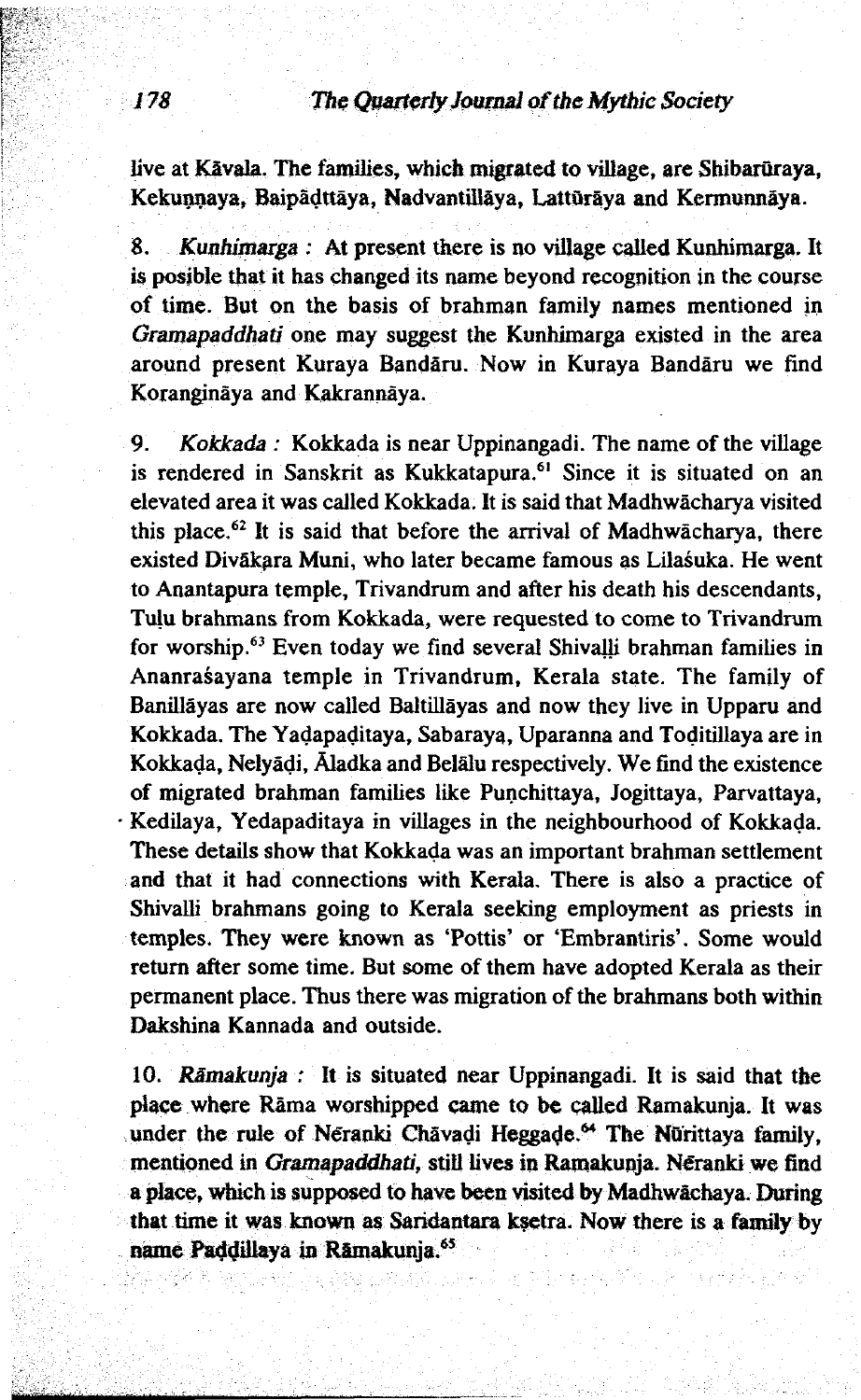I I. *Pude :* It is in Sullya taluk. Pudenayas are living in Pude, which is now a part of Murulya village, Sullya taluk. They own a small temple. In a nearby place called Pirlampadi there exists the family of Nidvannaya. The other families that are found in the surrounding areas are Murditaya and Muchintaya. It is also said that Pude temple, Kerpata Durga Parameswari temple and Edamangala temple were managed by Pudenāyas. There is a place called Pudennaya katte.

12. *Balapa :* It is in Sullya taluk. According to Ganapati Rao Aigal, in the earlier times Balapa was under the rule of Mardala Ballala.<sup>66</sup> An inscription dated A.D. 1562 found in a place called Arigudi near Balpa, registers the gift of the village Balpa by Sadāshivarāya Nāyaka of Keļadi for offerings and lamp in the temple of Subrahmanyadeva at Kukke.<sup>67</sup> During that time Kukke was under the control of Sthanika brahmans.<sup>68</sup> It is possible that the authorities in Kukke might have sent the Sthānika brahmans to Balpa to manage the affairs there.<sup>69</sup> The Sivalli brahman families found here are Ammannāya, Kallūraya and Yadepādittāya. The Yajnamurthy Matha belonged to Yadepadittaya.

13. *Idekidu :* At present it is called Idkidu and it is in Bantwal taluk. At present this village is known for Havyak brahman<sup>70</sup> settlements. According to local people, nearly hundred years earlier there existed Sivalli brahman families like Sadanga<sup>71</sup> and Keletāya.

14. *Parinja :* Earlier this place was also known as Palinja and Padinja. Now this place is known as Anginje and it is situated in Puttūr taluk. Here we find Svalli brahman families like Angintaya, Naksatrintaya, Madikullaya, Sagarittaya, Purruraya and Kannaraya. In a title deed, which dates back at least fifty years, it is referred as Pavinja,

15. *Kemminje :* Kemminje is in Putturu taluk. The main temple here is the Shanmukha. Earlier there existed the Vishnumurthi image under Pejettaya and when their family got destroyed the temple came under the control of Madamballitayas whose family deity was Subrahmanya and it replaced Visnumurthi. The families seen here are Pejettaya, Modamballitāya and the Kemminje Tantri family. When Nettrattāyas of Varkadi had no inheritors they adopted Perruvannayas who settled in Kemminje. They are also known as Uppala Tantris.<sup>72</sup>

16. *Ayim&du :* Now it is called Aivamadu and it is situated in Sullya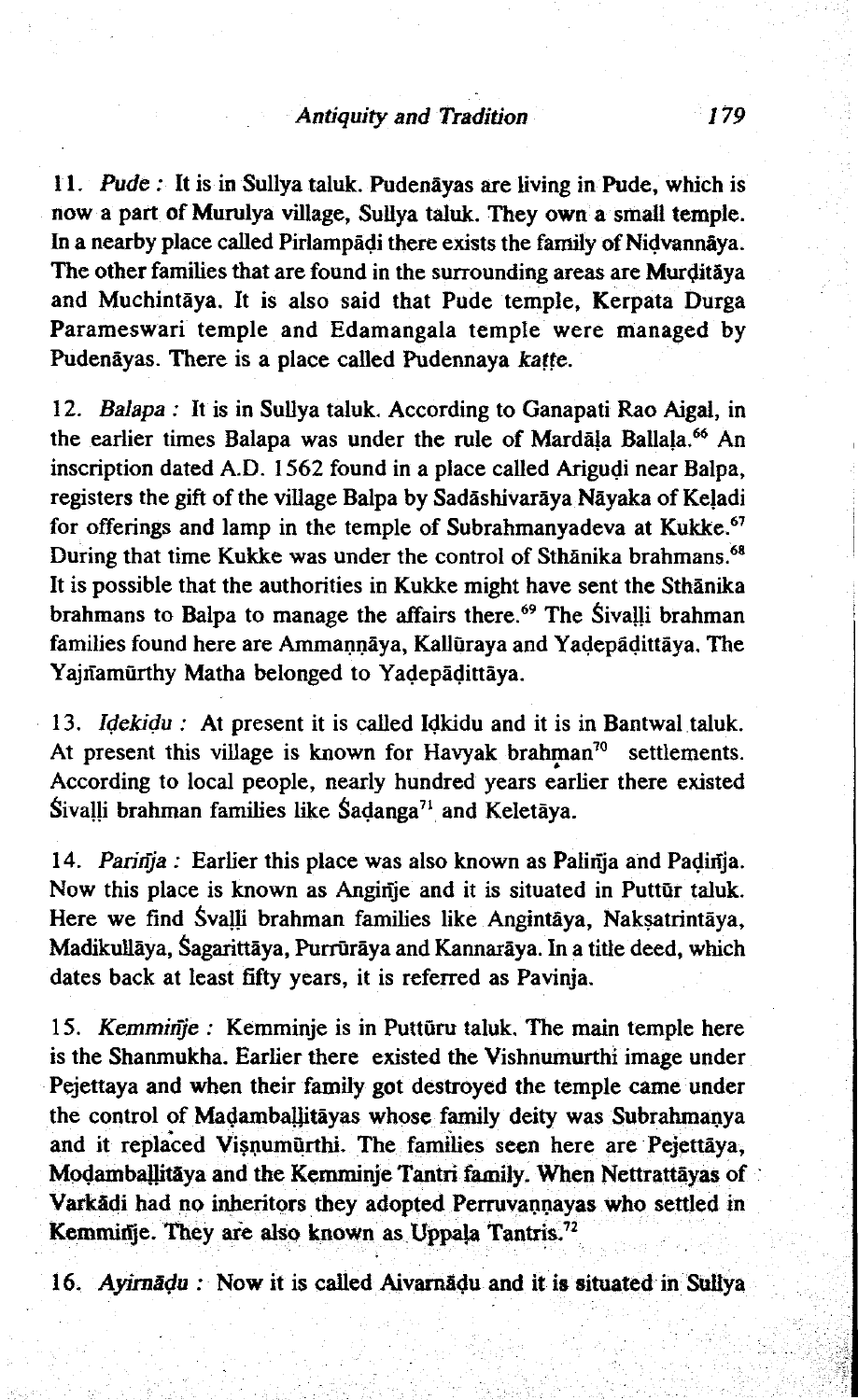taluk. It is believed that it got the name Aivamadu, the land of five people, since the Pandavas stayed here. However, here at present, there are not many Sivalli brahman families.

The above exercise, undertaken with a view to establishing the identity of the villages, shows the antiquity of their historical tradition. One important tradition found in these villages is the Madhwa tradition. During the thirteenth century we find the emergence of Madhwacharya. Narayana Panditacharya's *Sumadhwa Vijaya*73 speaks about the intellectual campaigns by Madhwacharya's. Most of the people who came into contact with him were won over. The deatails in *Sumadhwa Vijaya* make it clear that the Sivalli brahmans had settled not only in Sivalli but also in a far away place like Kudalu, now in Kerala State. *Sumadhwa Vijaya* mentions the arrival of Madhwacharya in places like Kokkada, Ramakurija, Padi, Kudalu, Ujire and Kodipadi. This shows that there was extension of brahman settlements in Dakshina Kannada along with the spread of Madhwa philosophy. Also it is discerned that during the Madhwa and post-Madhwa period, Sivalli, Brahmavara, Nflavara and Kandavara emerged as the most important brahman settlements. It is in these places that we find maximum epigraphic evidences regarding patronage by Vijayanagar kings to the brahmans on the west coast. Thus there was the philosophical movement on the one .hand and political patronage on the other, which essentially went a long way in consolidating the dominant position of the brahmans in the society. Another important tradition that is found in this region is the tradition regarding the creation of the coastal region by Parashurama, thereby gaining the name Parashurama *ksetra.* Perhaps the tradition that Parashurama created this land out of sea and granted this to brahmans justified the ownership rights claimed by the brahmans. Thus the myths and tradition written in the brahmanical chronicle *Gramapaddhati* indicated the ideology of the brahmans - to establish control over fertile tracts in the coastal region.

Thus above we have located the rural and brahman settlements in Dakshina Kannada and an attempt has been made to identify the antiquity of these settlements and the present scenario. One may do well to venture futher fieldwork in these villages to discover more details about the family history in this region and the present study is only a beginning in this regard.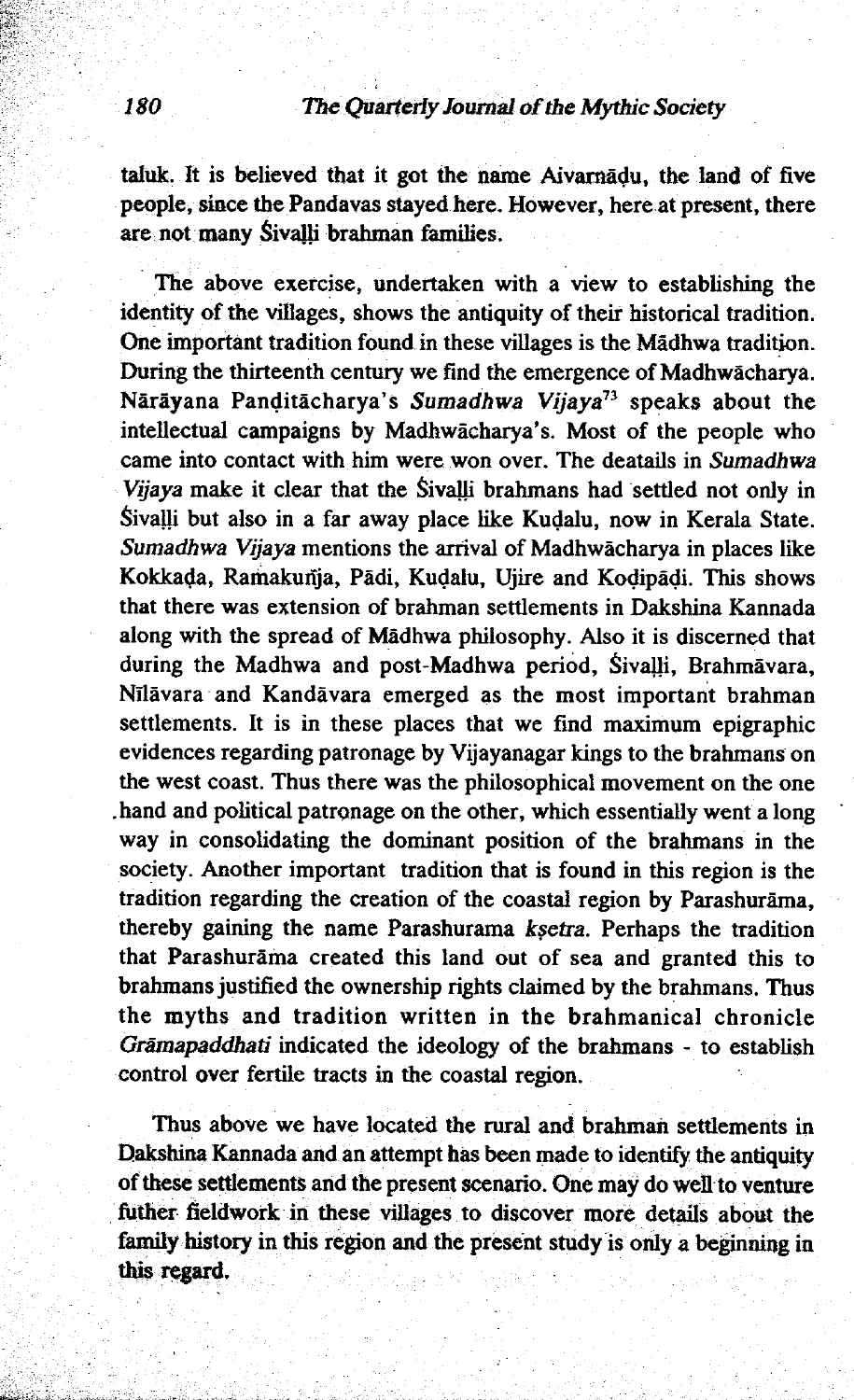#### **Reference**

- 1. *Gramapaddhati,* written in both Kannada and Sanskrit, claims to be a Puranic work and that it was part of *Skanda Purāna*, one of the 'Mahāpurānas' of India. This claim to great antiquity is, however, not supported by the content of this work, which was written by the bramans of locality to legitimise their status in the society. At best we can consider this work as medieval work,
- 2. *Nagamandala* is a ritual in the form of *NSga* (snake) dance by the *NSga* priest. This indicates the continuous worship of snake god by the people of South Coastal Karnataka. In fact in the Purānas this region is described as place of snakes i.e., *Nâgaloka*. It is a taboo to kill cobra and those who commit that sin are cursed with severe punishments as described by the astrologers as *niga dosha.*
- 3. Balekudru Matha follows the Smarta tradition and according to its authorities, this Matha existed prior to the establishment of the eight Mathas in Udupi, which follow Mädhwa tradition.
- 4. Dr. P.N. Narasimha Murthy did decipherment of the inscriptions and the author likes to thank him for allowing him to use them.
- 5. P. Gururaja Bhat, *Tulunadu,* (in Kannada), Udupi, 1963, p. 145.
- 6. Kota Shankaranarayana Karanta, *Kuta Mahajagattu,* (in Kannada), Saligrama, 1958, pp. 15-19; Regarding the customs and rituals of Kota brahmans also see, P.N. Mayya, *Kotadavaru,* (in Kannada), Mangalore, 1996.
- 7. Shankaranarayana Karanta believes that this is because the Kota brahmans considered that those who perform *pūja* at temple are not high grade brahmans. see Kota Shankaranarayana Karanta, *Kuta Mahajagattu,* p. 35. However according to *Gramapaddhati* there were following two broad categories of brahmans : i. *Trikarmis* who were given secular functions like managing the affairs of the temple and the villages through villages assembly, ii. *Shatkarmis* who were given religious functions.
- 8. Kota Shankaranarayana Karanta, *op. cit.,* p. 38.
- 9. P. Gururaja Bhat, *Antiquities of South Kanara*, Kallianpur, 1969, p. 9.
- 10. This detail was given to me by Nitilapura Krishnamurthy, Manipai.
- 11. South Indian Inscriptions (S.I.I.)., Vol. VII, No. 346.
- 12. *Ibid.*, No. 331.
- 13. B. Vasanth Shetty, *Brahmavarada Itihasa,* (in Kannada), Brahmavara, 1988, p. 3ff.
- 14. D.C. Sircar, *Indian Epigraphical Glossary,* Delhi, 1966, p. 62.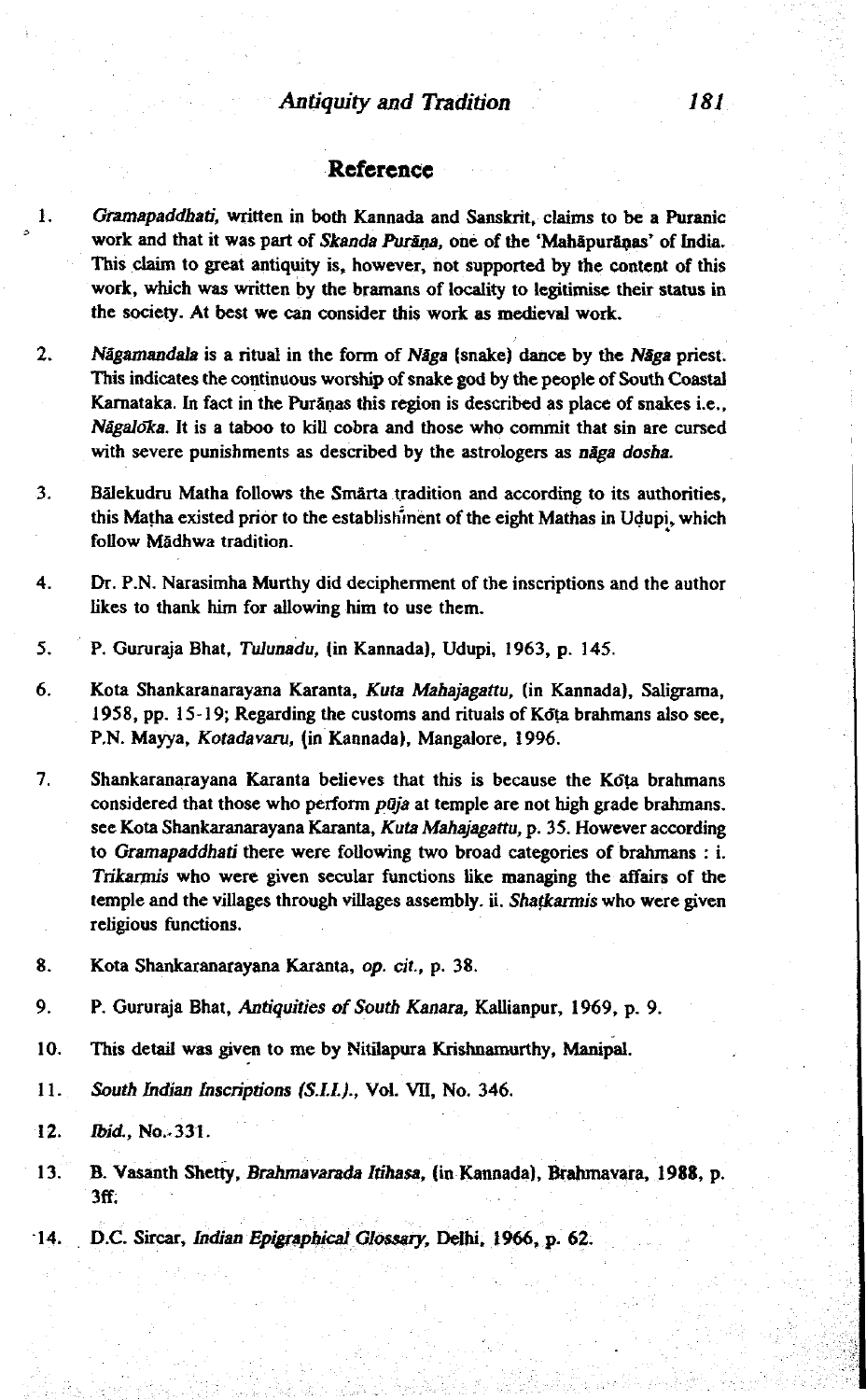- 15. Annual Report of South Indian Epigraphy (A.R.S.I.E.) 1929-30, No. 603.
- 16. *Ibid.,* No. 601.
- 17. Alphonsus D'Souza S.J., 'Economic and Social Conditions of the Nairis of Dakshina Kannada\*, *Samaja Shodhana,* Vol. 2, No. 2, October, 1993.
- 18. This information was given to me by Nagaraja Varamballi, Brahmavara.
- 19 *A.R.S.I.E,* 1929-30, No. 604.
- 20. B. Vasanth Shetty, *Brahmavarada Itihasa,* p. 40.
- 21. At present these three families have adopted the surname Tantri.
- 22. This detail was given to me by Krishna Tantri, Kemminje.
- 23. This author could not locate the Kutyadi Matha.
- 24. Dr. Uppangala Rama Bhatta, *Manasa,* (in Kannada), Udupi, 1990, p. 10.
- 25. These details were given by Rama Ballala, Manjanadi, who belonged to the Munnuraya family adopted by Manjanadittaya before becoming extinct.
- 26. This detail was given to me by Ratankumar Kamada, Barikkadi.
- 27. Dr. Uppangala Rama Bhatta, *Gadinadu Kasaragodu,* Udupi, 1994, pp. 128-130.
- 28. Idem, *Manasa,* p. 13.
- 29. Padmanabha K., "Shivalli Brahmanara Kulanamagalu Ondu Adhyayana" , (in Kannada) Unpublished M.A. dissertation, Madras University, 1982, p. 43, H. Vishnumurthy Rao (Ed.), *Brahmavani,* (in Kannada) Kasargod, p. 56.
- 30. This detail was given by Ratan Kumar Kamada, Barikkadi.
- 31. K.V. Ramesh, 'Anantpur Tulu Inscriptio', *Tuluva,* Volume 4, Udupi, 1980, p. 36.
- 32. Dr. Uppangala Rama Bhatta, *Manasa,* p. 30.
- 33. *Ibid.,* p.15.
- 34. This detail was gjven to me by Vasudeva Kavu Patten, Kudalu.
- 35. K.G. Vasanthamadhava, *Mulikeya Itihasa,* (in Kannada) Mulki, 1988, pp.38-39.
- 36. Rasika Puttige, *Kananduru Dharma Arasu Sri Todakukkinar Daivasthana Paricaya,* Kananduru, 1967.
- 37. There is another village on the coast called Kolnadu. But on the basis of the brahman family names we arrived at the above inference.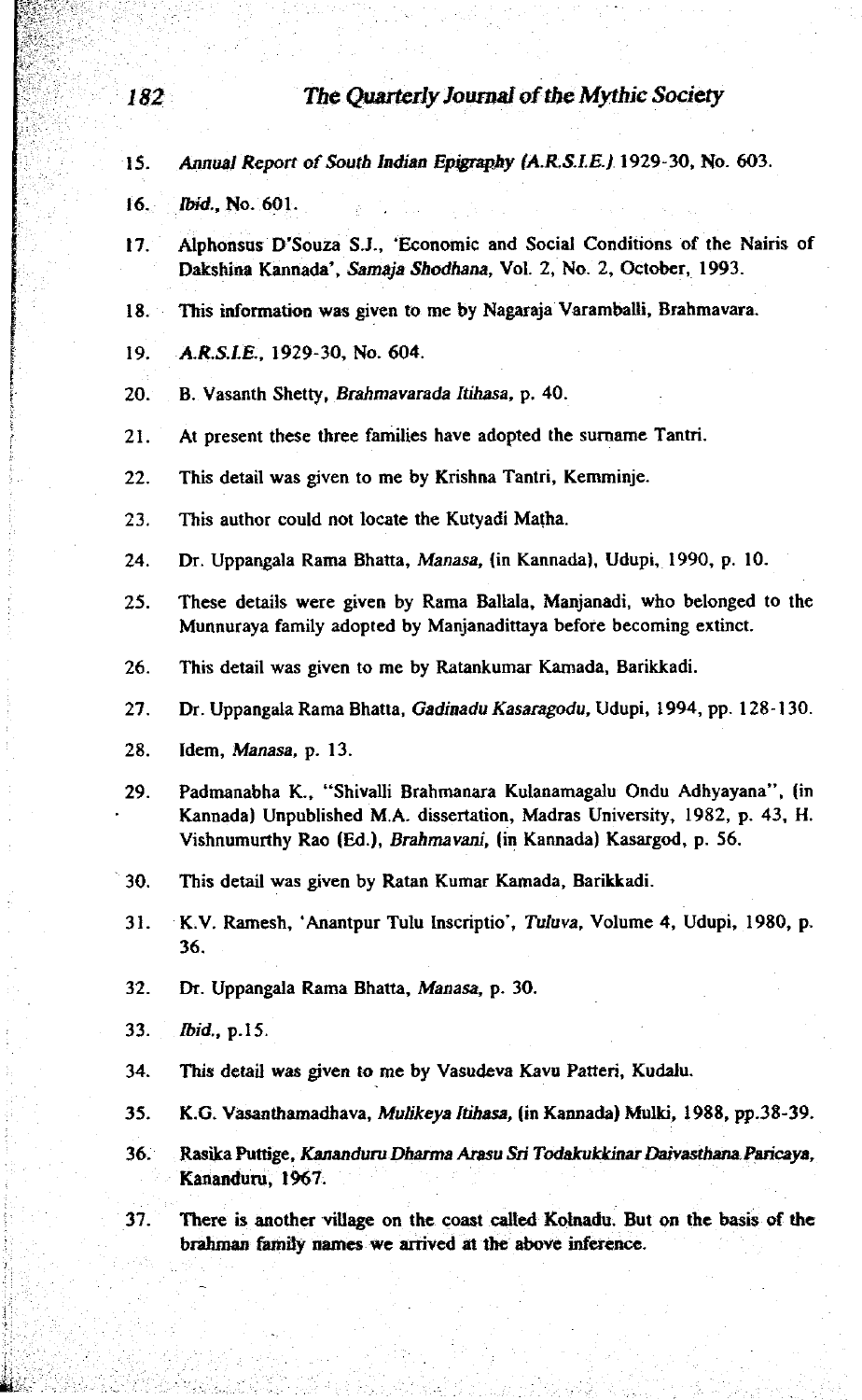- 38. Venkatakrishna Adiga (Ed.), *Nilavara Mahisa Mardhini Suprabhata Mattu Sri Ksetra Mahatme,* (in Kannada) Nilavara, 1992, Second edition.
- 39. K.A. Nilakanta Sastri, *The Colas,* Madras, 1984, p. 510.

- 41. *Ibid.,* No. 498, Regarding such assemblies and significance of certain brahman families like Munnuraya see, Kesavan Veluthat, 'The Nature of Agrarian Corporations in South Canara under. The Alupas and Hoysalas', *Proceedings of the Indian History Congress,* Delhi, 1992, p. 111.
- 42. Annual Report of Indian Epigraphy., 1929, No. 494.
- 43. Nagendra Rao, "Shivalli: A Brahman Settlement of Dakshina Kannada", *Quarterly* Journal of Mythic Society, Vol. XCI, No. 3, July-September 2000, pp. 72-81.
- 44. Ganapati Rao Aigaf, *Dakshina Kannada JUleya Prachiaa Itihasa,* (in Kannada) Mangalore, 1923, p. 391.
- 45. This detail was given to me by Harikrishna Tantri, Udupi.
- 46. Manchi Narayana Acharya, Baipadittaya, Manchi, 1994.
- 47. This document is with Shashidhara Pangannaya, Sripadi.
- 48. This detail was given to me by Ganapati Shastri, Punjalakatte.
- 49. Ganapati Rao Aigal, *op. cit.,* p. 413.
- 50. These details were given to me by Rama Kermunnaya, Vodila.
- 51. Ganapati Rao Aigal, *op. cit.,* p. 412.
- 52. This detail was given to me by Sitarama Bhat, Uppinangadi.
- 53. This information was given to me by Gopala Krishna Vailaya, Karaya.
- 54. This detail was given to me Vishnumurthi Kuddannaya, Karaya.
- 55. Dr. Uppangala Rama Bhatta, *Manasa,* p. 13.
- 56. This information was given to me by B. Sripati Rao, Puttur, who belonged to Kudumattaya family.
- 57. This detail was given to me by Ramakrishna Muddannaya, Ujire.
- 58. K. Kushalappa Gowda send K. Chinnappa Gowda (Eds.), *Dakshina Kannada JUleya Kaifiyattugalu,* (in Kannada), Ujire, 1983, p. 23.
- 59. These detail were given by Vishnumurthi Sampagettaya, Karanduru.
- 60. Ganapati Rao Aigal, op. *cit,* p. 396.

<sup>40.</sup> *A.R SLR,* 1929-30, No. 490.